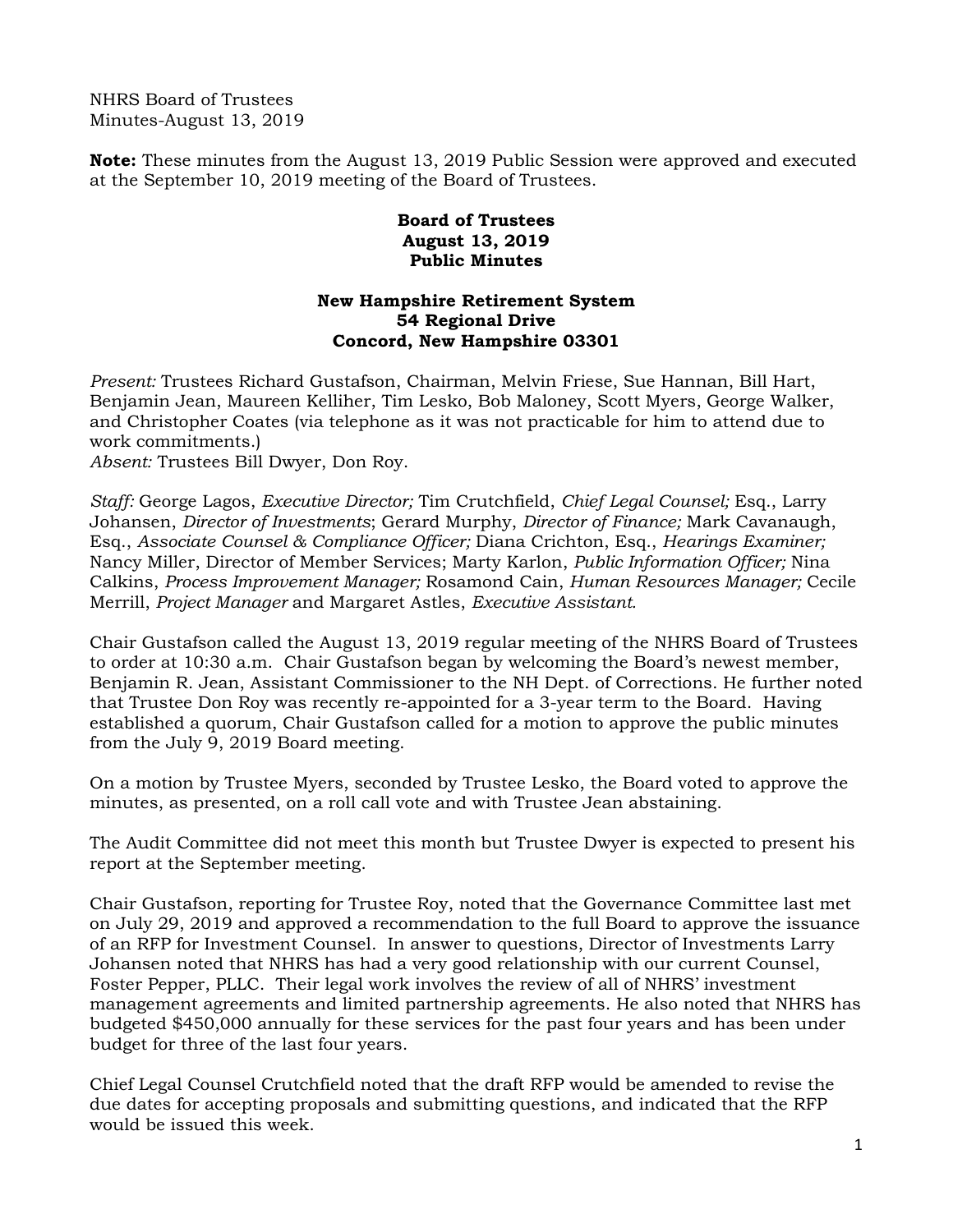On a motion by Trustee Hannan, seconded by Trustee Hart, the Board unanimously voted to accept the recommendation of the Governance Committee to approve the issuance of the RFP for Investment Counsel, as amended, on a roll call vote.

Trustee Kelliher reported that the IIC met on July 19, 2019. The Committee reviewed preliminary returns for fiscal year end, noting that final results would not be available until all of the alternative returns are in, usually in late September or October. The Committee reviewed the status of the fixed income rebalancing and the GAM liquidation, then unanimously voted to approve the work plan for the second quarter of FY 2020. Then, the Committee entertained macro-economic presentations regarding outlooks for the economy and interest rates from three investment management firms: AllianceBernstein, Neuberger Berman, and Fidelity.

Mr. Johansen then reported that preliminary performance for the fiscal year is 5.1%, not including results for approximately 25% of assets in the 4th quarter. He estimated that the final performance is expected to fall between 5.6 or 5.7%. He then updated the Board on the fixed income transition, noting that the GAM assets have all been received, and NHRS received 101.44 cents on the dollar. The transition from GAM and Doubleline into Fidelity is now complete, and asset transfers into IR&M from Loomis Sayles are partially completed with the remainder of the transition from Loomis Sayles anticipated in September, and from Brandywine in the 4th quarter of CY 2019. Mr. Johansen noted that all asset allocations are very close to target. Lastly, the August IIC meeting was canceled with the next meeting to be held on September 20.

Trustee Myers reported that the Legislative Committee has not met since the last Board meeting. He commented on the passage of HB 675, regarding cost calculations for the purchase of service credit in NHRS for active service in the armed forces prior to NHRS membership, and in cases of employer enrollment oversight. He and Public Information Officer Marty Karlon have concurred that the Committee will schedule a Committee meeting before the October Board meeting, at which time legislative service requests from the House will be available. Mr. Karlon added that HB 468, the earnable compensation bill, was signed by the Governor and will take effect in early September. Staff is working on earnable compensation informational materials for employers.

Trustee Walker reported that the Benefits Committee met on August 7, 2019. He noted that the Committee discussed a number of items, beginning with the annual review of the Committee charter. Staff suggested a revision relating to recoupments, and the Committee voted unanimously to recommend the revision to the full Board in September.

The Benefits Committee was briefed on the current review of the administration of multiple beneficiaries and survivor benefits, which arose as part of the PGV3 implementation project.

The next agenda topic was a brief legislative update on HB 116, which changes the reclassification process for certain positions in the State's Department of Corrections, if the positions meet the "correctional line personnel" Group II criteria. The new process authorizes the Board to approve such reclassification requests. As such, staff anticipates a number of position requests soon after the August 30 effective date. A second bill, HB 468, adds two new types of earnable compensation for retirement calculation purposes. The first type is an attendance stipend or bonus offered to employees through collective bargaining agreements or policies. The second type is extra-curricular compensation for community college full-time faculty, geared primarily toward summer wages. Lastly, in non-public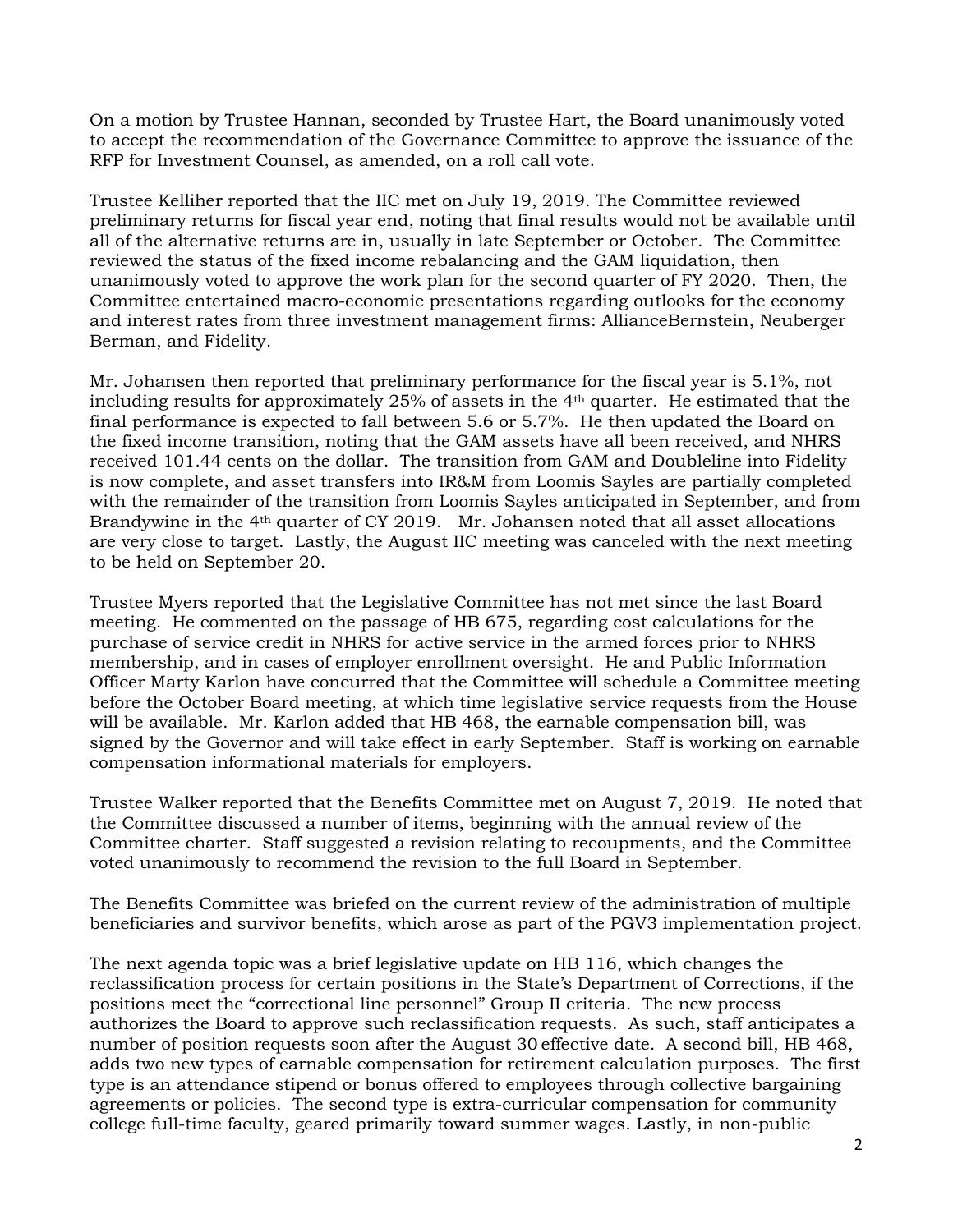session, the Committee received updates on two disability re-exam situations, a medical subsidy matter, and a return-to-work situation.

Trustee Jean, as Assistant Commissioner to the NH Department of Corrections gave a brief background on what lead to the development of HB 116 and the rationale for seeking reclassification for a number of the DOC staff from Group I to Group II.

Trustee Hart reported that the Personnel, Performance and Compensation Committee (PPCC) did not meet this past month, but he updated the Board on the CBA negotiations, noting that a tentative agreement was reached for the appointment of a mediator for the CBA negotiations. Mr. Hart further reported that a PPCC meeting would be scheduled to discuss the annual review of the Committee Charter in accordance with the Board's Governance Policy.

Executive Director Lagos highlighted areas of his operating report, beginning with key performance measures, noting a score of 95.51% this month. He then commented that August is the first month of the FY 2020 Action Plan and therefore, limited progress is shown. Mr. Lagos reported that the Data Security Risk Assessment (DRAPP) remediation project is progressing and that discussions are under way to determine the best management approach to addressing results from internal phishing tests.

Mr. Lagos turned the Board's attention to two IT contracts which were recently approved. The first is a \$20,000 engagement with Rhino Labs for penetration testing of internal and external networks, and the second is an \$18,000 contract for the replacement of SE EventWatch monitoring services with Tyler Detect services.

Project Manager Cecile Merrill reported that the PGV3 conversion project is 4% complete. All of the in-scope requirements have been approved and there are a number of out-of-scope requirements that are being assessed by getting cost estimates and potential project timeline changes for each change request per deliverable. She noted that numerous design documents are being reviewed with nine finalized, nine revised and eight to be reviewed. In addition, the team is looking at the number of correspondence letters that will be generated from PGV3, as well as identifying workflows for Deliverable 1. Ms. Merrill reported that LRS has started the data conversion and they are reviewing the initial results.

Chief Legal Counsel Tim Crutchfield updated the Board on Legal Team activities, noting that the annual review of Committee Charters is in progress. He noted that the annual Ethics surveys are now due from staff, Trustees and vendors, and thanked those that have complied. Lastly, he reported that Legal is currently involved with the PIO Team on a comprehensive review of the NHRS website for legal compliance.

Director of Finance Gerard Murphy reported that NHRS was invited to appear at a House and Senate Finance ad hoc budget committee hearing that was taking place that morning. NHRS reached out to the House and Senate Finance Chairs to let them know that because NHRS is not an executive branch agency and does not rely on general funds, the budget veto has not had a financial impact on NHRS. The House and Finance Chairs agreed that NHRS' participation at the hearing would not be necessary.

Mr. Murphy reported on employer reporting training webinars, which were held on July 17 and 23, both of which went very well. He then reported on the Finance package, noting that most of the June 2019 figures indicated in the report are preliminary and that Finance is in the process of closing the books and preparing the financial statements for FY 2019. He